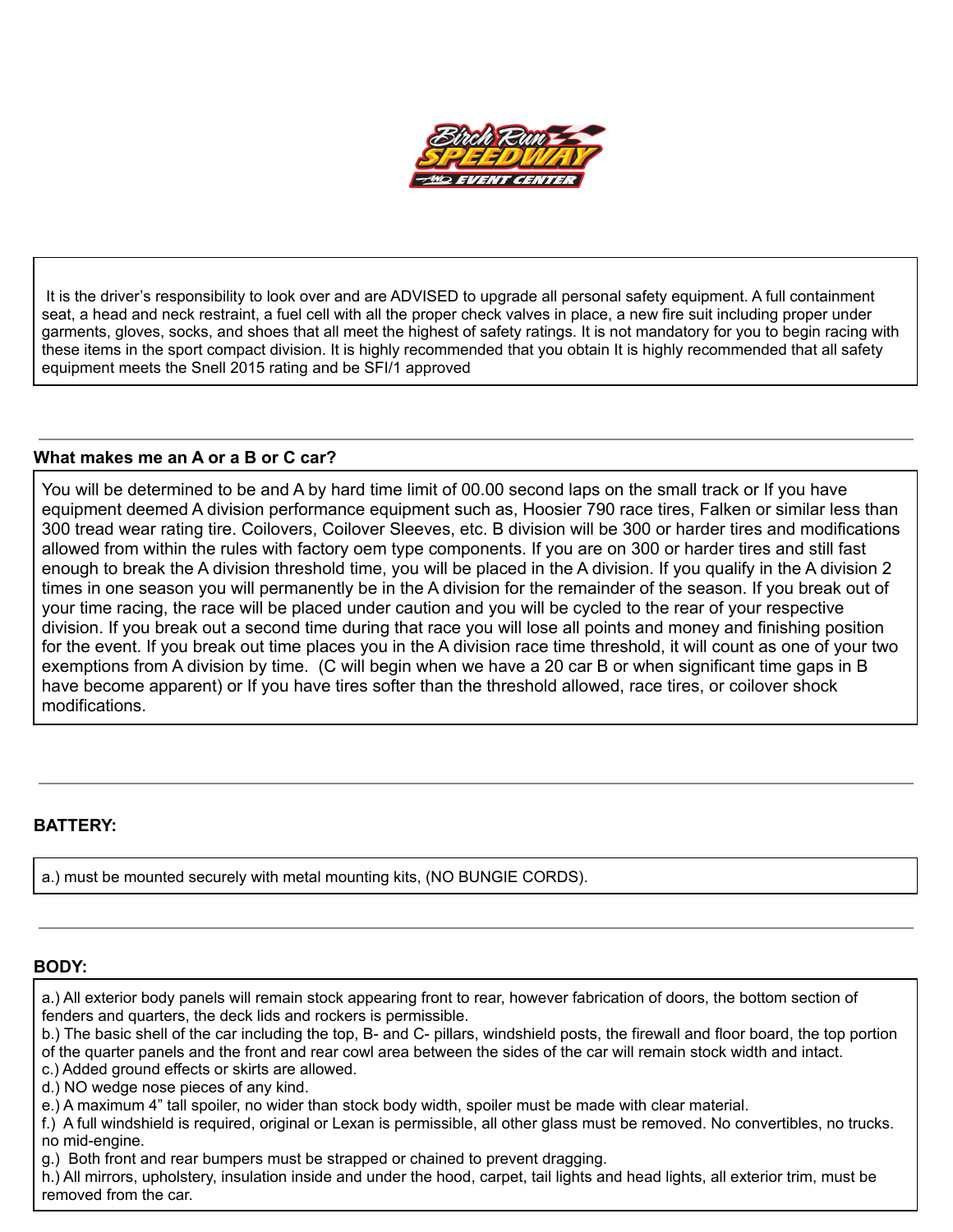### **COCKPIT:**

- a.) A full stock steel floorboard and front firewall.
- b.) All holes must be covered securely with sheet metal, attached to firewalls with rivets or welded.
- c.) NO sheet metal screws or self-tapping screws. Cockpits must be free of all glass, dirt and debris

### **FUEL:**

a.) A stock fuel tank forward of the rear axle (in stock location) is permissible, replace any worn or rusted fuel tank straps, and fuel lines.

b.) All external tanks must be mounted in the forward area of the trunk, surrounded by and mounted to a metal frame.

c.) If the cars fuel tank is in the trunk the rear firewall must be closed off so none of the trunk area is visible from the driver's cockpit.

d.) All electric fuel pumps must have a cut-off switch located next to the driver's window in plain sight which can be easily reached from outside the car.

### **POWERTRAIN:**

a.) NO turbo or super chargers, multi carburetors, rotary or Cosworth engines.

b.) TWO DOOR SPORT COUPES, (HONDA, ACURAS, NISSANS, NEONS) AND A FEW OTHER CARS WITH VARIABLE VALVE TIMING MAY BE SUBJECT TO ADDED BALLAST WHEN THE CAR CLEARLY OUTCLASSES THE FIELD.

c.) Open to most 4 or 6 cylinder FWD cars.

d.) Manual or automatic transmissions are permissible.

e.) Cars will use transmissions and engines originally produced by the manufacturer of the bodytype they run.

f.) NO Aftermarket transmissions.

g.) Factory fuel injection is required.

#### **WHEELS:**

a.) Stock wheels or 7" wide safety wheels.

- b.) Oversized 1" lug nuts are required.
- c.) All wheel weights must be removed, and safety wheels must comply with the measurements on the drawing.